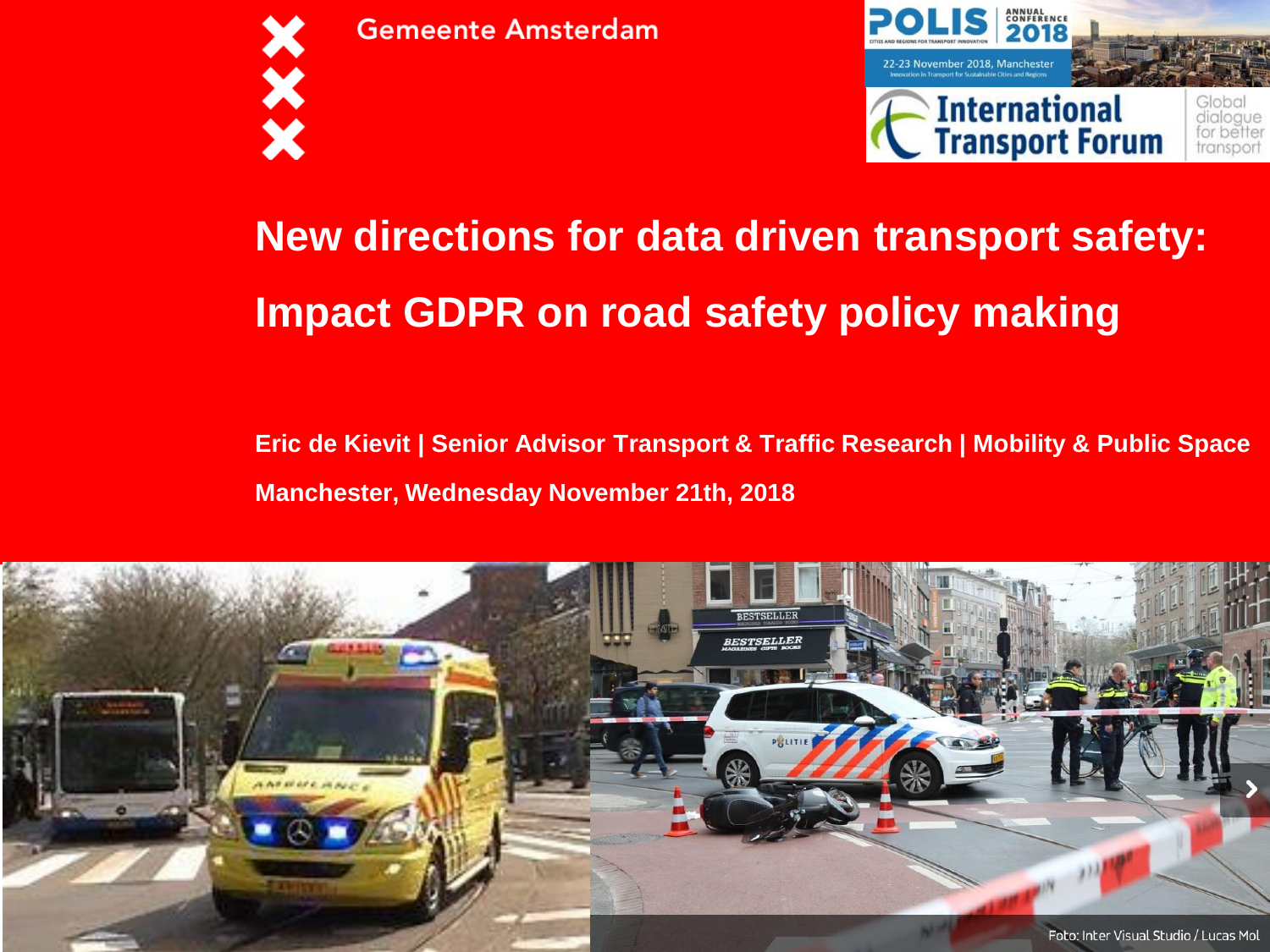

- Due to *underregistration,* reliable data on road traffic accidents and casualties has been deteriorating:
	- Fatalities ≈ 15% • Serious Injuries ≈ 50%
	- Light injuries ≈ 95%
- **Therefore search for coupling with new data sources has** become fashionable:
	- Public Record (fatalities)
	- Hospital data
	- Ambulance data
- $\triangleright$  'privacy' issues lead to loss of information for policy making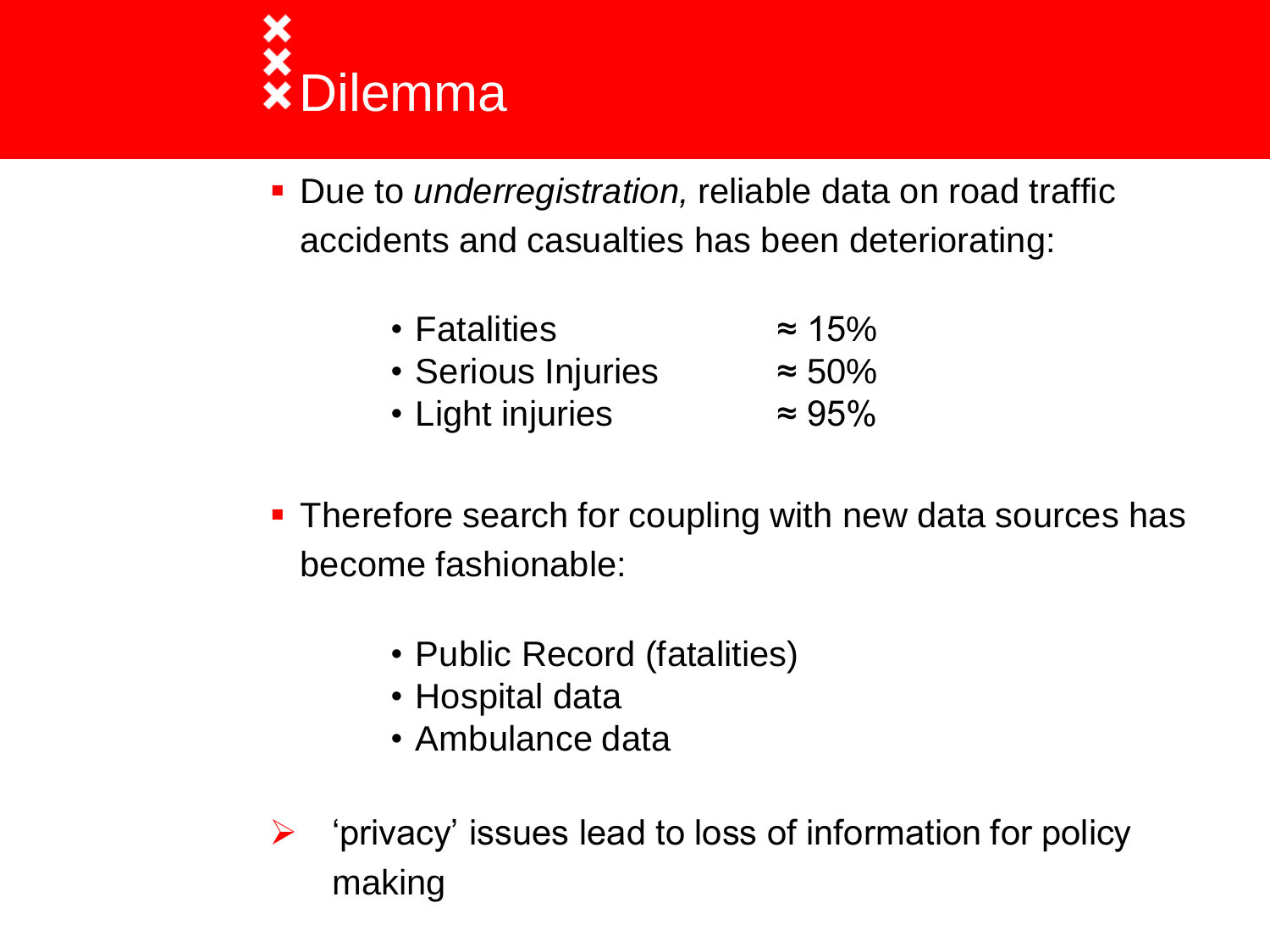

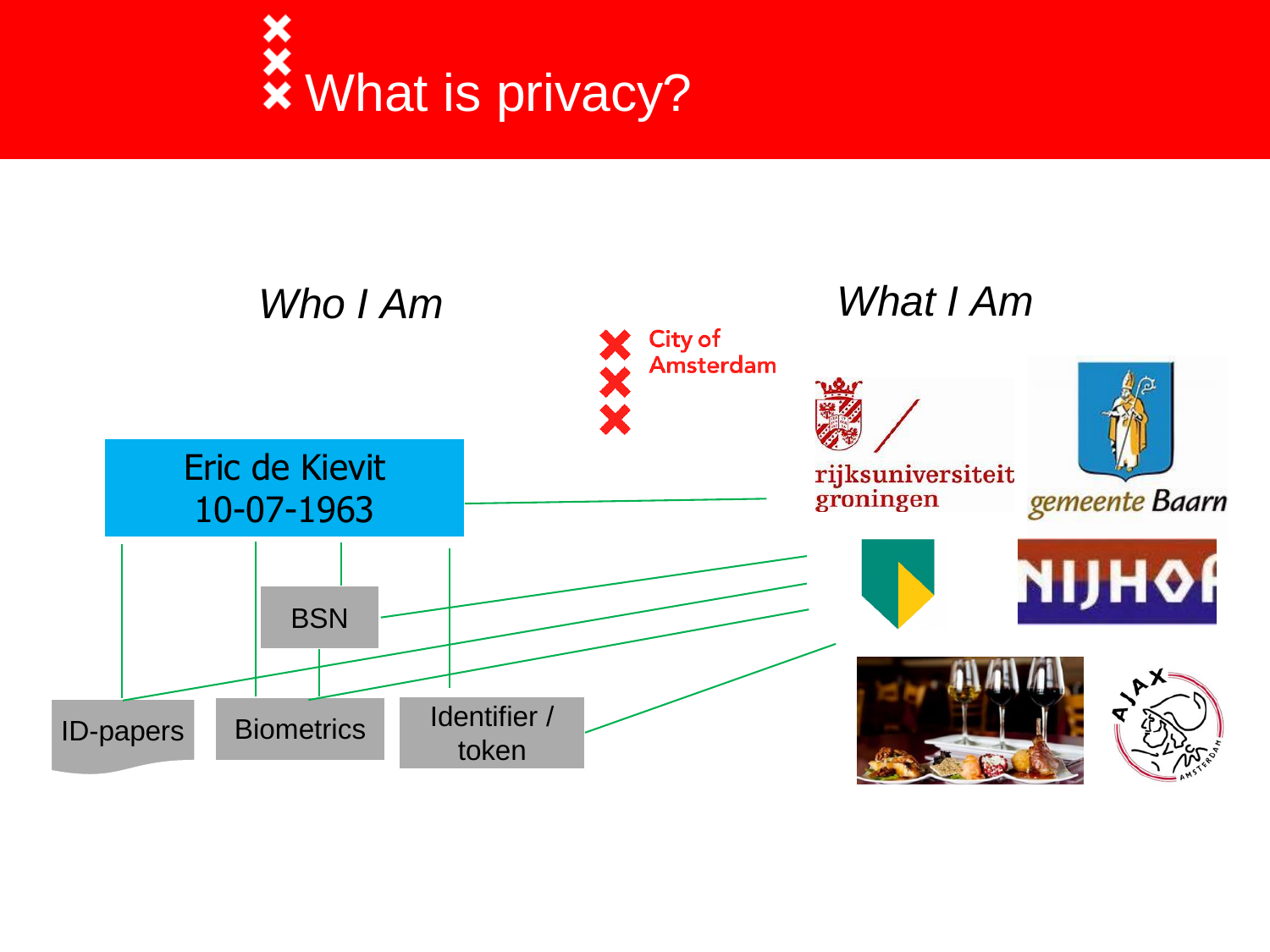# Personal Data according to GDPR

- **any information relating to an identified or identifiable** natural person ('data subject')
- **the identification or authentication of a natural person is** unique
- **-** directly or indirectly, in particular by reference to an identifier (i.e. name, address, location, number)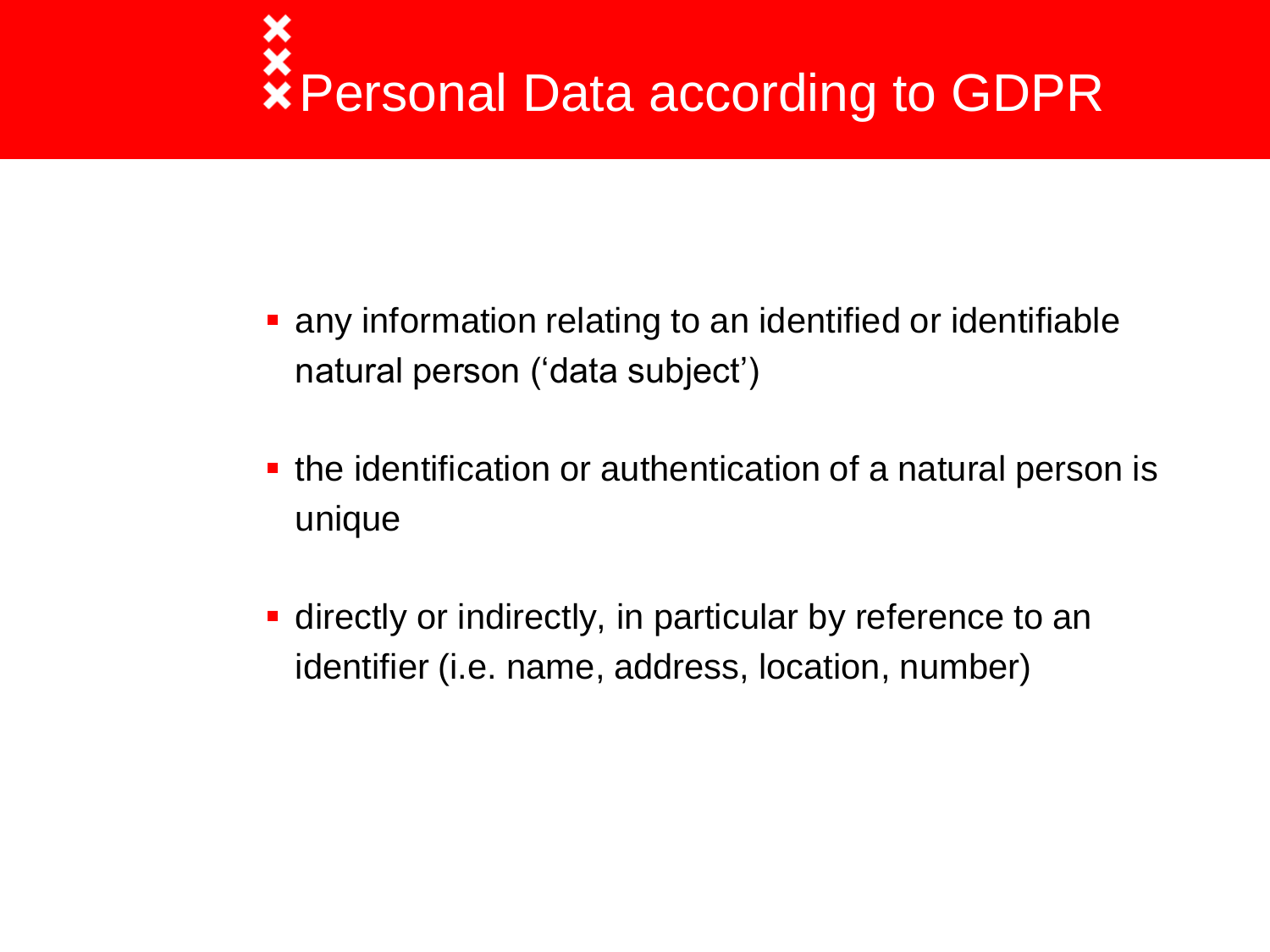

| customer<br><b>id</b>        |                         | l na<br>me                     | f nam street<br>e |                            | p_code  |               |                         |            |
|------------------------------|-------------------------|--------------------------------|-------------------|----------------------------|---------|---------------|-------------------------|------------|
| 1                            |                         | <b>Bird</b>                    | <b>Big</b>        | <b>Sesamestr</b><br>eet 2  | 1234 AB |               |                         |            |
| $\overline{2}$               |                         | Monst<br>er                    | Cooki<br>e        | <b>Sesamestr</b><br>eet 15 | 1234 AB |               |                         |            |
| <i>invoice</i><br><u>_id</u> |                         | <b>customer</b><br><b>l</b> id | amou<br>nt        | product_i<br>d             |         | product<br>id | descript<br>ion         | amou<br>nt |
| $2017 - 1$                   | $\overline{\mathbf{1}}$ |                                | 15                | 1234                       |         | 1233          |                         | 55         |
| 2017 2                       |                         | 452                            | 200               | 1235                       |         | 1234          | <b>Bird Flu</b><br>pill | 15         |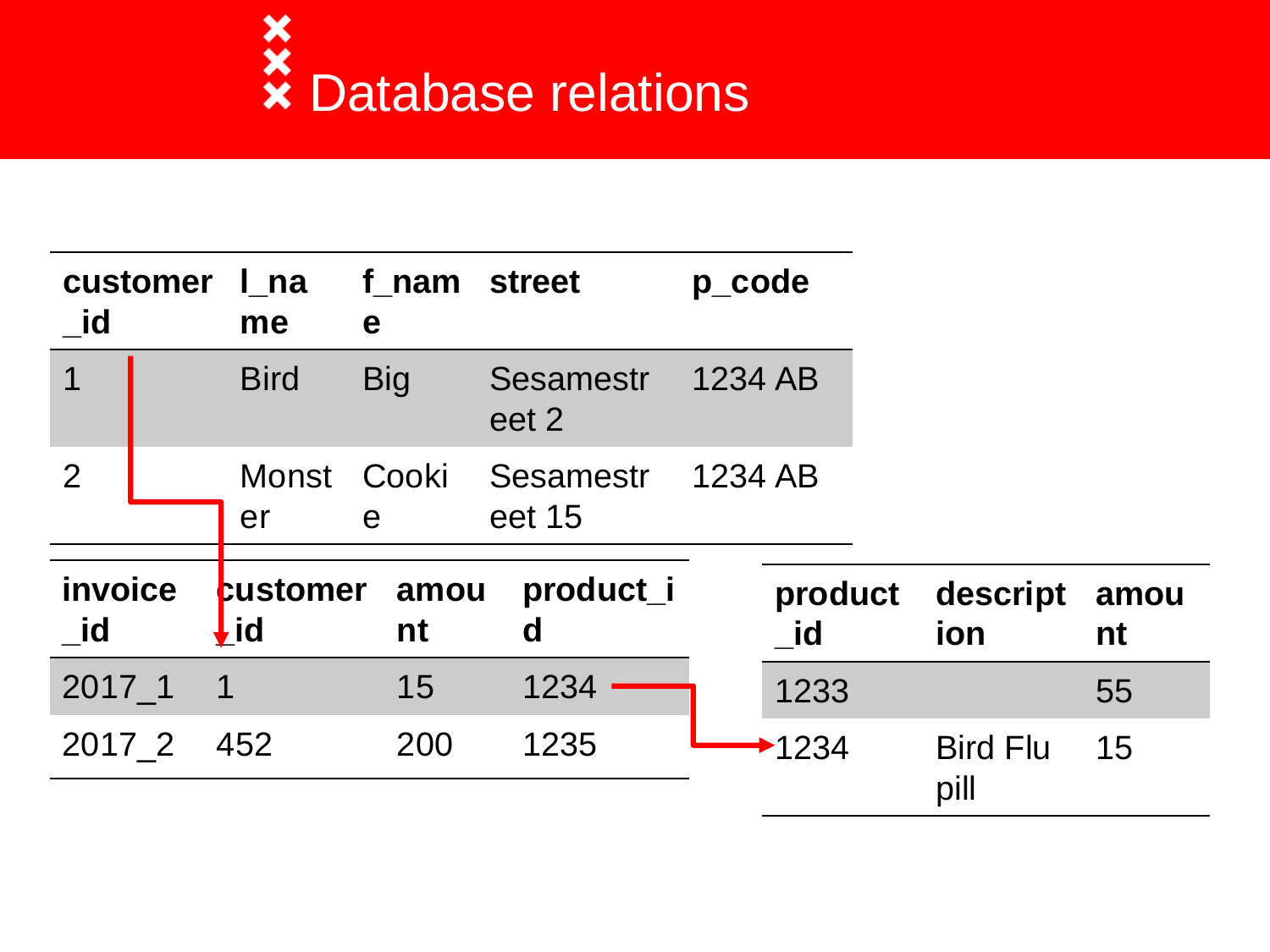# \*<br>\*3 relevant parties according to GDPR

- 1. '*Data subject*'; identified or identifiable natural person
- *2. Controller*; determines the purposes and means of the processing of personal data
- *3. Processor*; processes personal data on behalf of the controller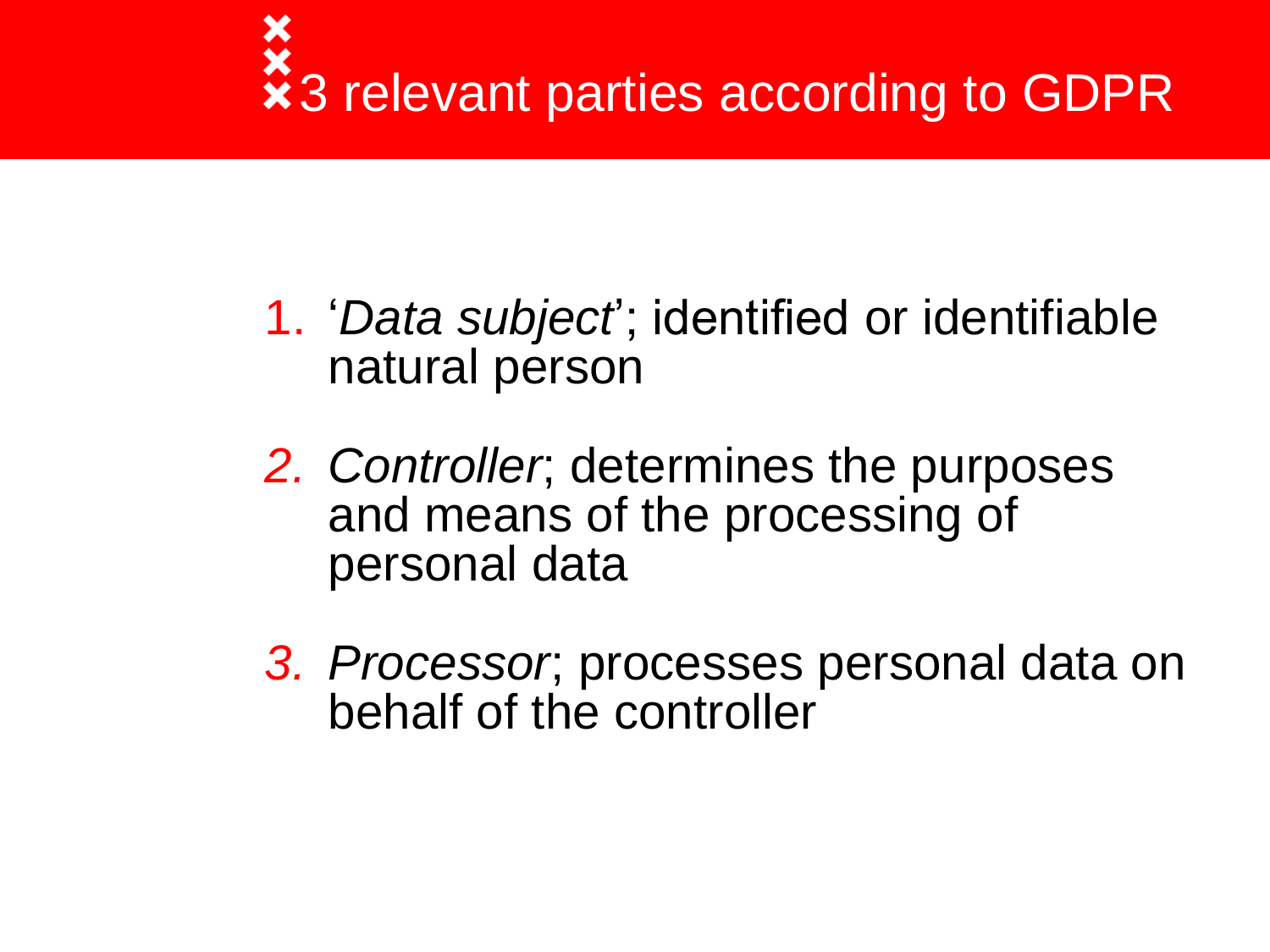

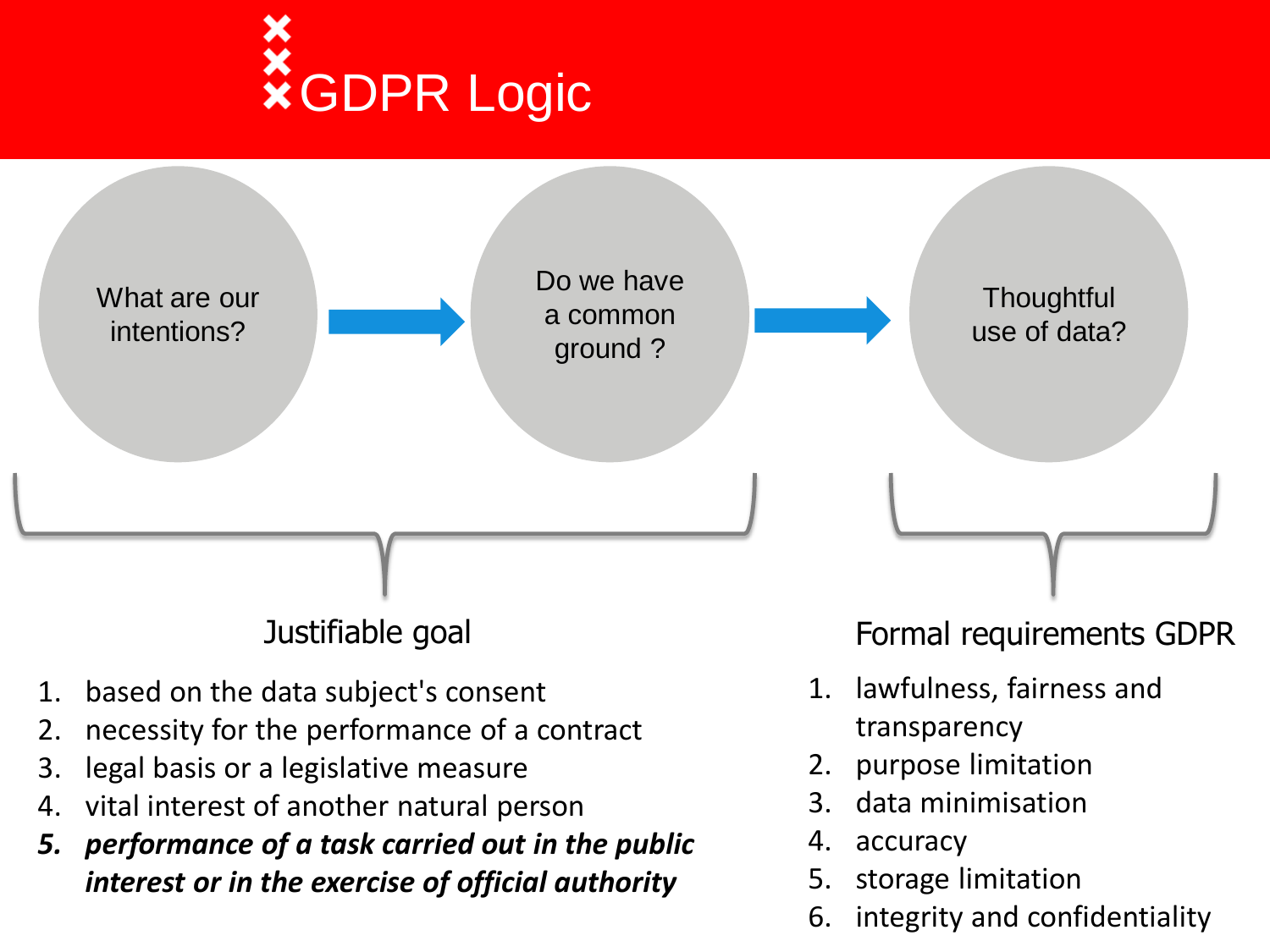# **x**<br>**x** demand for injury data

*For every accident:*

- **Location and road features;**
- Date and time;
- **Injury severity (K+SI)**

#casualties (K+SI)

#partners or objects involved;

*Per party involved:*

- Mode of transport / Object type (tree, wall, guiderail...)
- **Age and gender**
- **Accident type and manoeuvre;**
- **Some circumstances;**

*And per road authority* (municipality, province, etc) statistical aggregates:

- **E** #casualties by severity, gender and age-class;
- **E** #accidents with alcohol abuse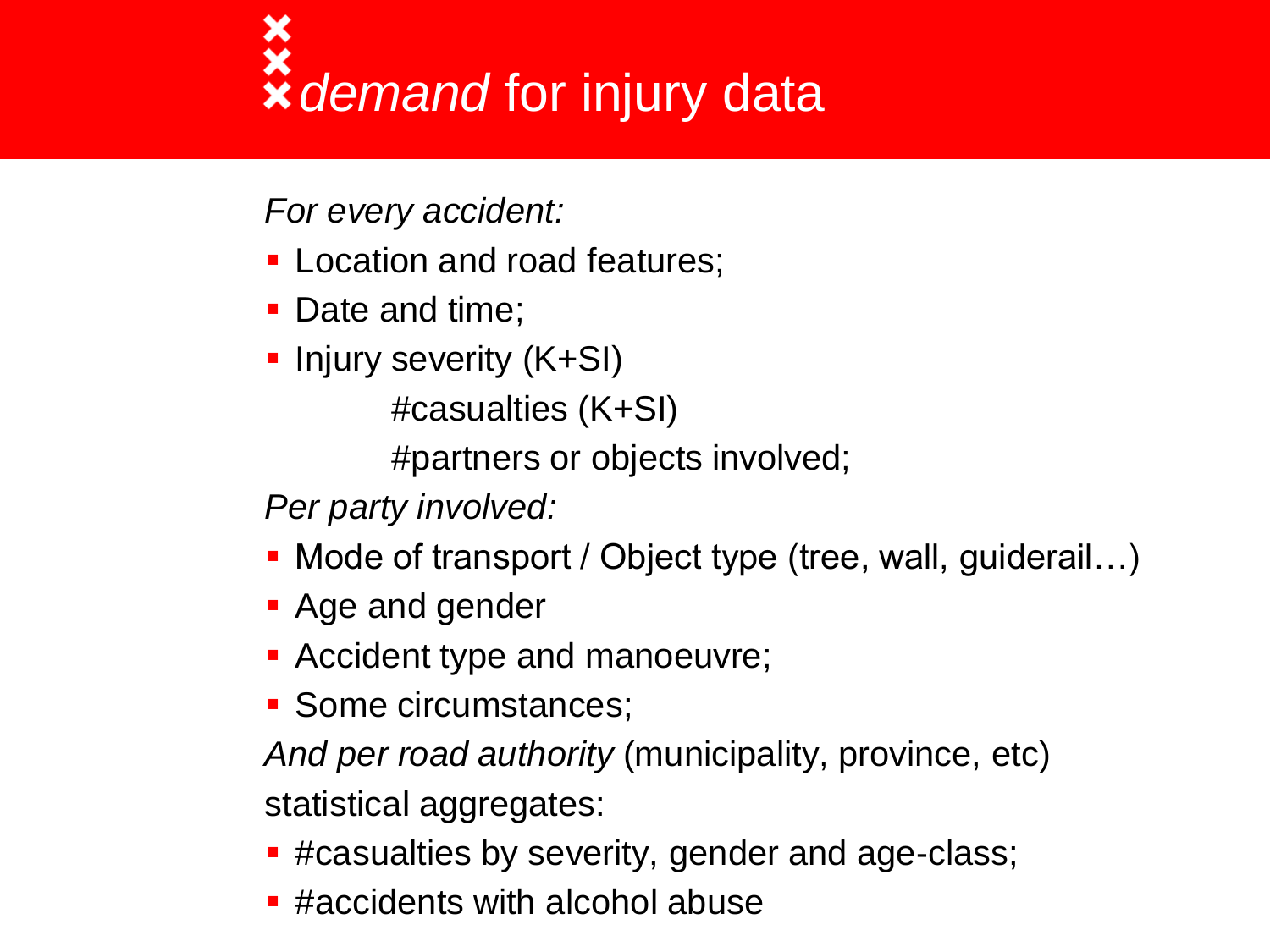

### BRON historically contains 63 features related to car accidents.



• The road network of the Netherlands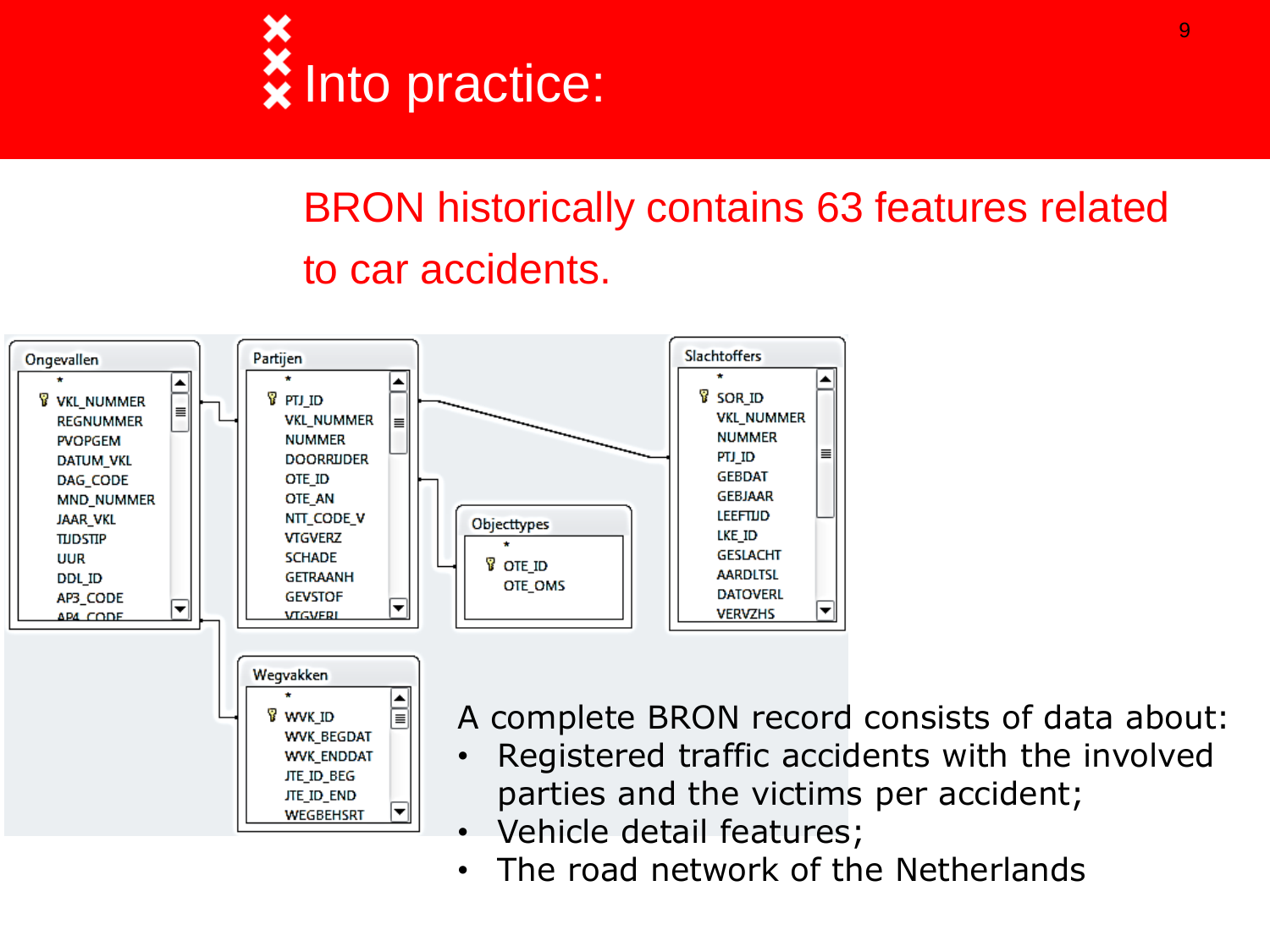# *supply* for injury data after GRPD

| $Red =$ removed   | <b>CHANGES IN BRON PER</b><br><b>JULY 2018</b> |                                                                                                                         |                     |  |  |
|-------------------|------------------------------------------------|-------------------------------------------------------------------------------------------------------------------------|---------------------|--|--|
| $Blue = new$      |                                                |                                                                                                                         |                     |  |  |
| Black = unchangeg | <b>Characteristic</b>                          | <b>Definition</b>                                                                                                       | Including 'Age'     |  |  |
|                   | DATUM_VKL                                      | Date Accident                                                                                                           | I too easy coupling |  |  |
|                   | DAG_CODE                                       | Day of the week of Accident                                                                                             |                     |  |  |
|                   | MND_NUMMER                                     | Month of Accident                                                                                                       |                     |  |  |
|                   | JAAR_VKL                                       | Year of Accident                                                                                                        |                     |  |  |
|                   | <b>TIJDSTIP</b>                                | Time of Accident                                                                                                        |                     |  |  |
|                   | <b>UUR</b>                                     | Hour                                                                                                                    |                     |  |  |
|                   | DDL ID                                         | Part of the Day                                                                                                         |                     |  |  |
|                   | AP3 CODE                                       | <b>Termination of Accident</b><br><b>Termination of Accident</b><br><b>Termination of Accident</b><br>Amount of Victims |                     |  |  |
|                   | AP4 CODE                                       |                                                                                                                         |                     |  |  |
|                   | AP5_CODE                                       |                                                                                                                         |                     |  |  |
|                   | ANTL_SLA,                                      |                                                                                                                         |                     |  |  |
|                   | <b>ANTL_DOD</b>                                | Amount of Victims/killed                                                                                                |                     |  |  |
|                   | ANTL_GZH                                       | Amount of Victims/hospitalized                                                                                          |                     |  |  |
|                   | <b>ANTL SEH</b>                                | Amount of Victims/first aid                                                                                             |                     |  |  |
|                   | ANTL_GOV                                       | Amount of Victims/otherwise injured                                                                                     |                     |  |  |
|                   | MNE_CODE                                       | Manoeuvre                                                                                                               |                     |  |  |
|                   | <b>DAGTYPE</b>                                 | DAYTYPE "MO-FRI" of "SA-SO"                                                                                             |                     |  |  |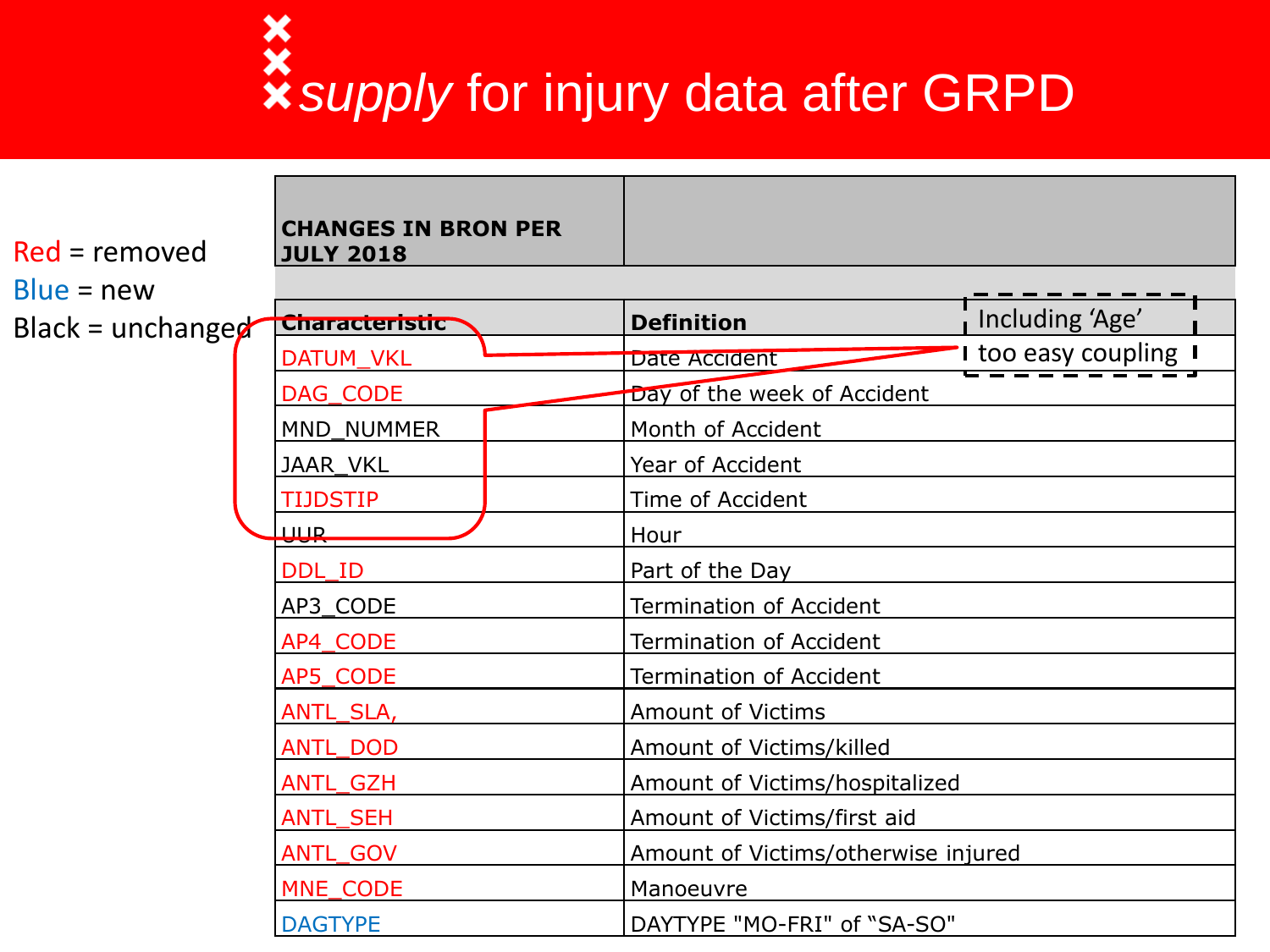### **X** Road authority *supply* after GRPD for injury data (continued)

Red = removed Black = unchanged

| PARTIES INVOLVED      |                               |                     |
|-----------------------|-------------------------------|---------------------|
| <b>Characteristic</b> | <b>Definition</b>             |                     |
| <b>GEBDAT</b>         | Date of Birth                 |                     |
| <b>LEEFTIJD</b>       | Age                           |                     |
| LKE ID                | <b>Age Category</b>           |                     |
| <b>GESLACHT</b>       | Male or Female                |                     |
| <b>BLAASTEST</b>      | Was there a breath test       |                     |
| ART8                  | Use of Alcohol                |                     |
| <b>MEDICGEBR</b>      | Use of Medicine               | Special category    |
| <b>GEBJAAR</b>        | Year of Birth                 | of criminal         |
| NTT CODE B            | Nationality of driver         | offences            |
| NTT CODE v            | <u>Nationality of vehicle</u> | I (speeding, Riding |
| TDT ID 1              | Cause of Accident1            | under Influence)    |
| TDT ID 2              | Cause of Accident2            |                     |
| TDT ID 3              | Cause of Accident3            |                     |
| TDT AN                | Cause of Accident - others    |                     |

Table on vehicle characteristics (details and status) fully removed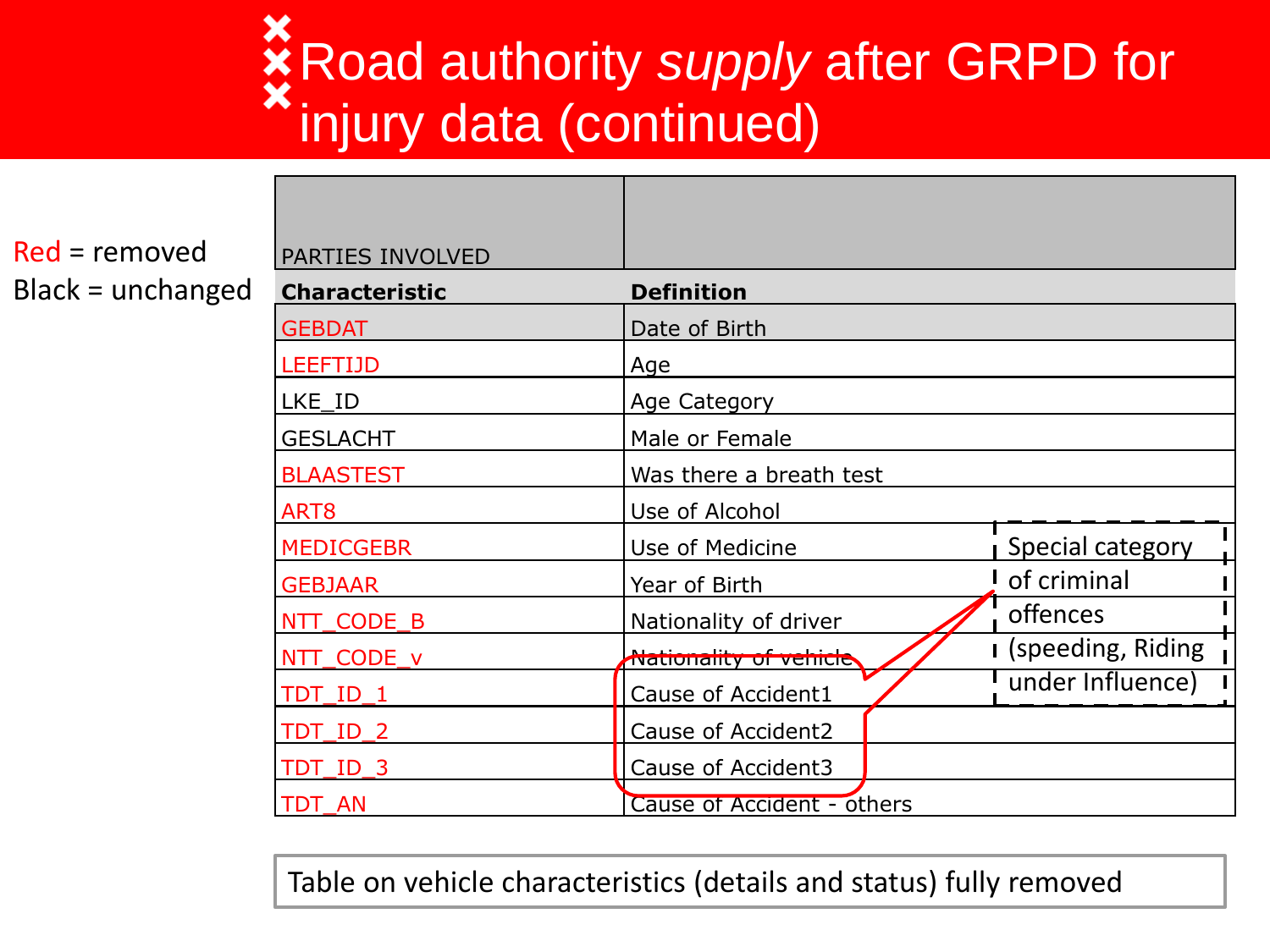

- **BRON** has bias towards involvement of motorized traffic (Insurance; Legal issues)
- Systematic underreporting of bicycle accidents, therefore …

| Kenmerken van ongeval         |                      | Ambulance-geregistreerde slachtoffers van<br>fietsongevallen in 50km/uur-straten in<br>Amsterdam (N=2824) |     |             |
|-------------------------------|----------------------|-----------------------------------------------------------------------------------------------------------|-----|-------------|
|                               |                      | Aantal                                                                                                    | %   |             |
| Tijdstip                      | 1-6 uur              | 363                                                                                                       | 13% |             |
|                               | 7-12 uur             | 759                                                                                                       | 27% |             |
|                               | 13-18 uur            | 1.172                                                                                                     | 41% |             |
|                               | 19-24 uur            | 530                                                                                                       | 19% |             |
|                               |                      |                                                                                                           |     |             |
| Dag van de week               | Zondag               | 302                                                                                                       | 11% |             |
|                               | Maandag              | 416                                                                                                       | 15% |             |
|                               | Dinsdag              | 385                                                                                                       | 14% |             |
|                               | Woensdag             | 419                                                                                                       | 15% |             |
|                               | Donderdag            | 425                                                                                                       | 15% | 45% was not |
|                               | Vrijdag              | 435                                                                                                       | 15% | transported |
|                               | Zaterdag             | 442                                                                                                       | 15% | to hospital |
|                               |                      |                                                                                                           |     |             |
| Naar zieken-<br>huis vervoerd | Nee, gering letsel   | 1.268                                                                                                     | 45% |             |
|                               | Ja, ernstiger letsel | 1.556                                                                                                     | 55% |             |

**Improving of VRU accident data & -information, especially** for accidents with low level of injury seriousness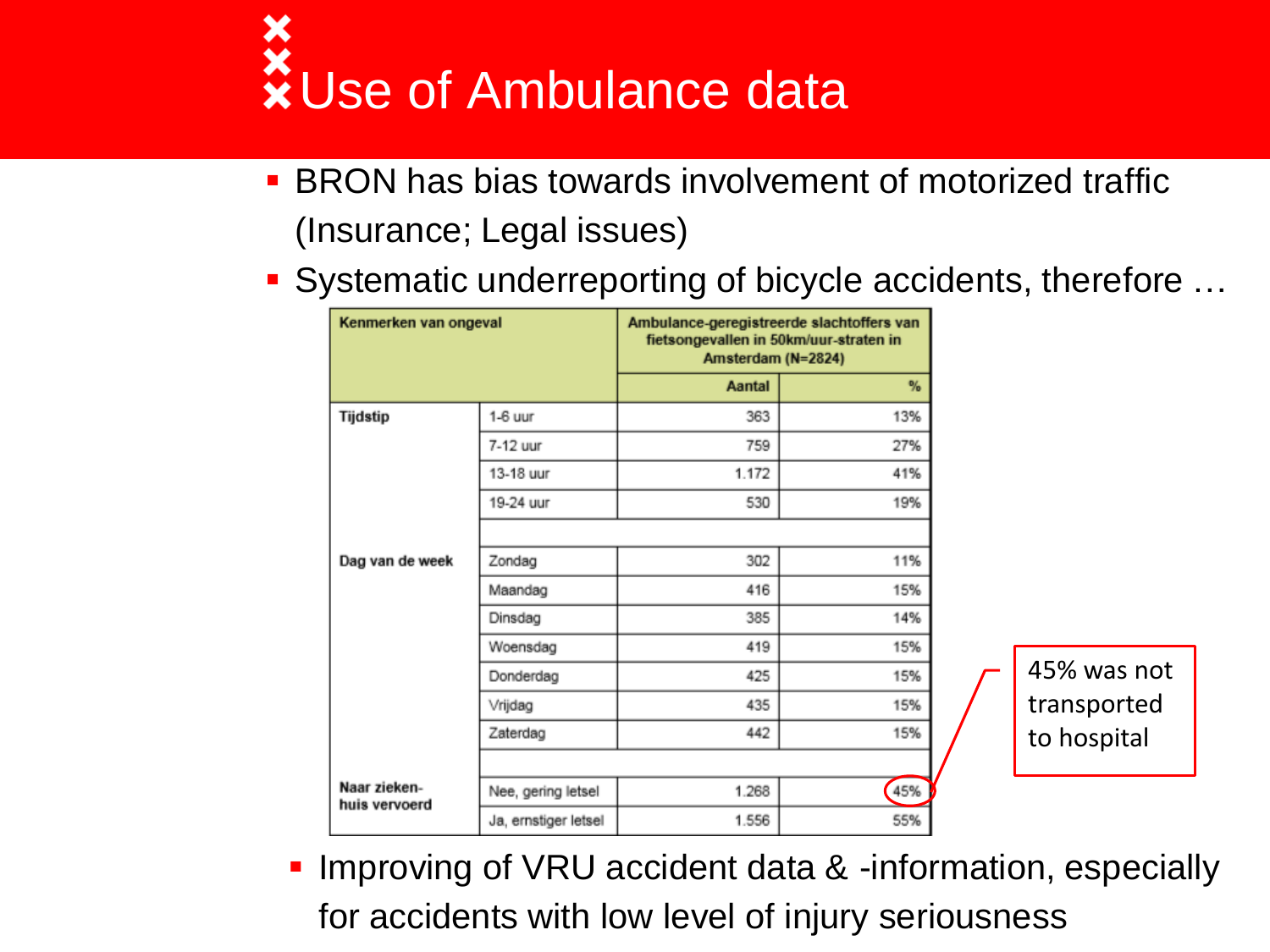## Example of open ambulance data (health service province Flevoland)

#### https://www.eengezonderflevoland.nl/cijfers/verkeersongevallen-flevoland/



fig.1a) Aantal verkeersongevallen met letsel door de jaren heen, hoogste aantal in 2016. b) Aantal verkeersongevallen met letsel per jaar en vervoermiddel. Meeste ongevallen met auto of fiets.

fig. 2) Aantal verkeersongevallen per dag van de week en moment van de dag. De meeste ongevallen vinden plaats rond de spitstijden.

fig. 3) Leeftijdsopbouw van betrokken patiënten bij een verkeersongeval in Flevoland. Patiënten van 20-29 jaar zijn het vaakst betrokken bij een ongeval.

Colofon: Dit is een publicatie van GGD Flevoland. Alle rechten voorbehouden. GGD Flevoland kan niet aansprakelijk worden gesteld voor de juistheid, volledigheid en actualiteit van deze publicatie. Alles uit deze uitgave mag worden overgenomen echter uitsluitend met bronvermelding: Verkeersongevallen (2018), GGD Flevoland, Lelvstad, Vragen? Mail naar egf@ggdflevoland,nl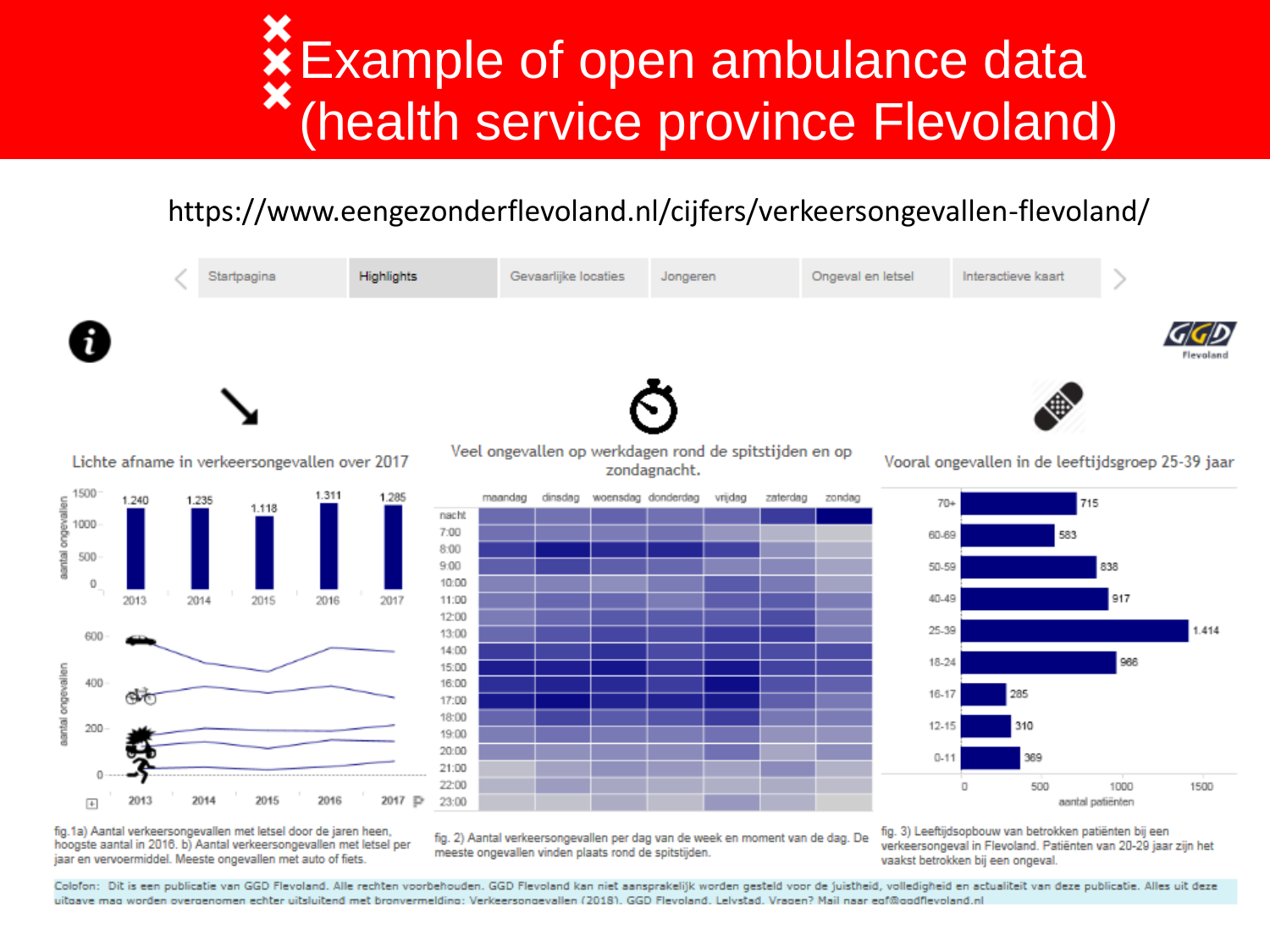

- **The introduction of GRDP leads to "information poverty"**
- **It's harder to develop tailor made road safety policies** because of lack of accurate data
- **The use of ambulance data can add value, but only on** aggregate level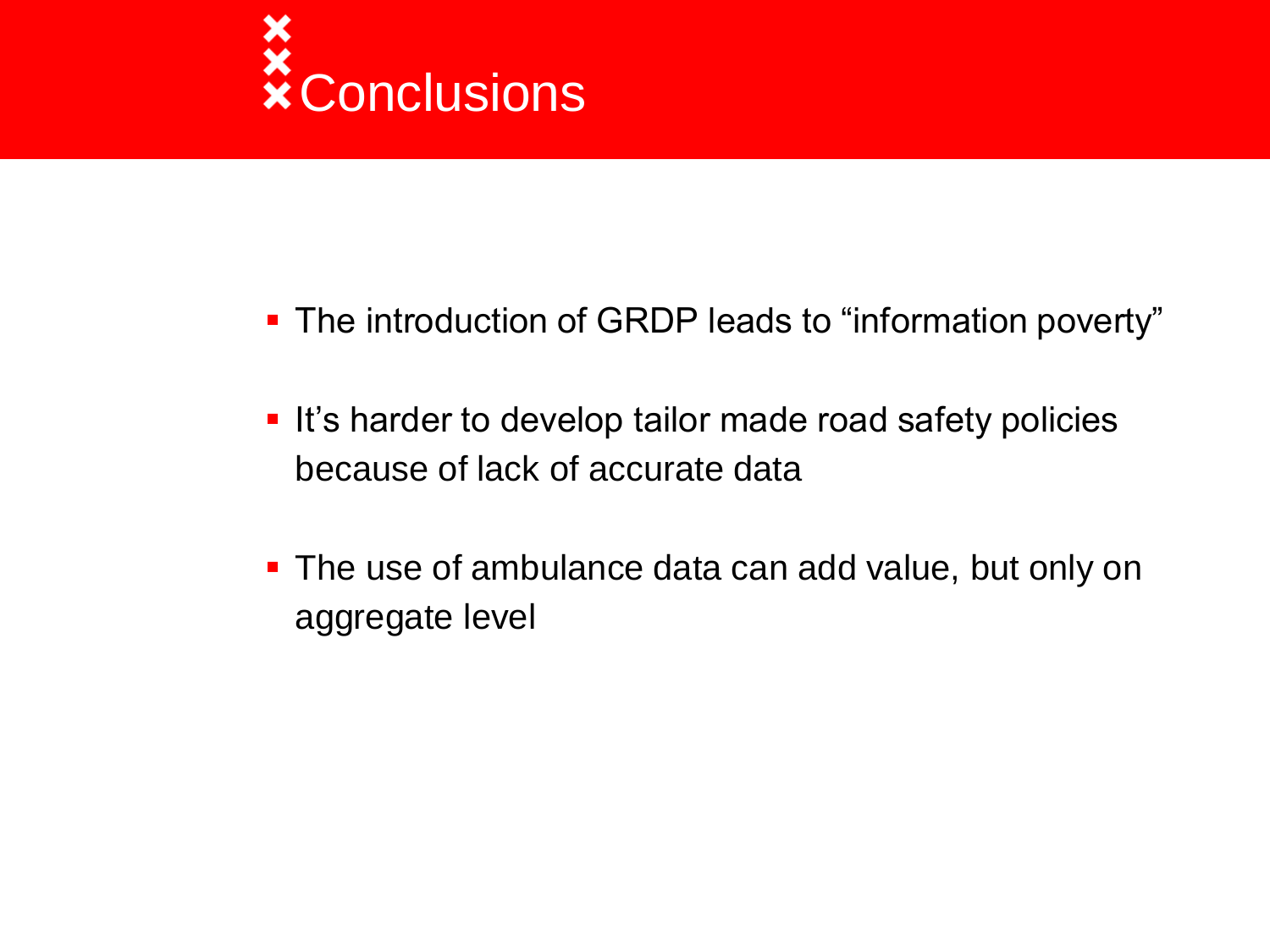

- **IF Is a person killed in traffic "a natural person" in the sense** of GRPD?
- **In Ity and Theorie is reporting of traffic accidents by (social) media not a** more serious threat to our privacy?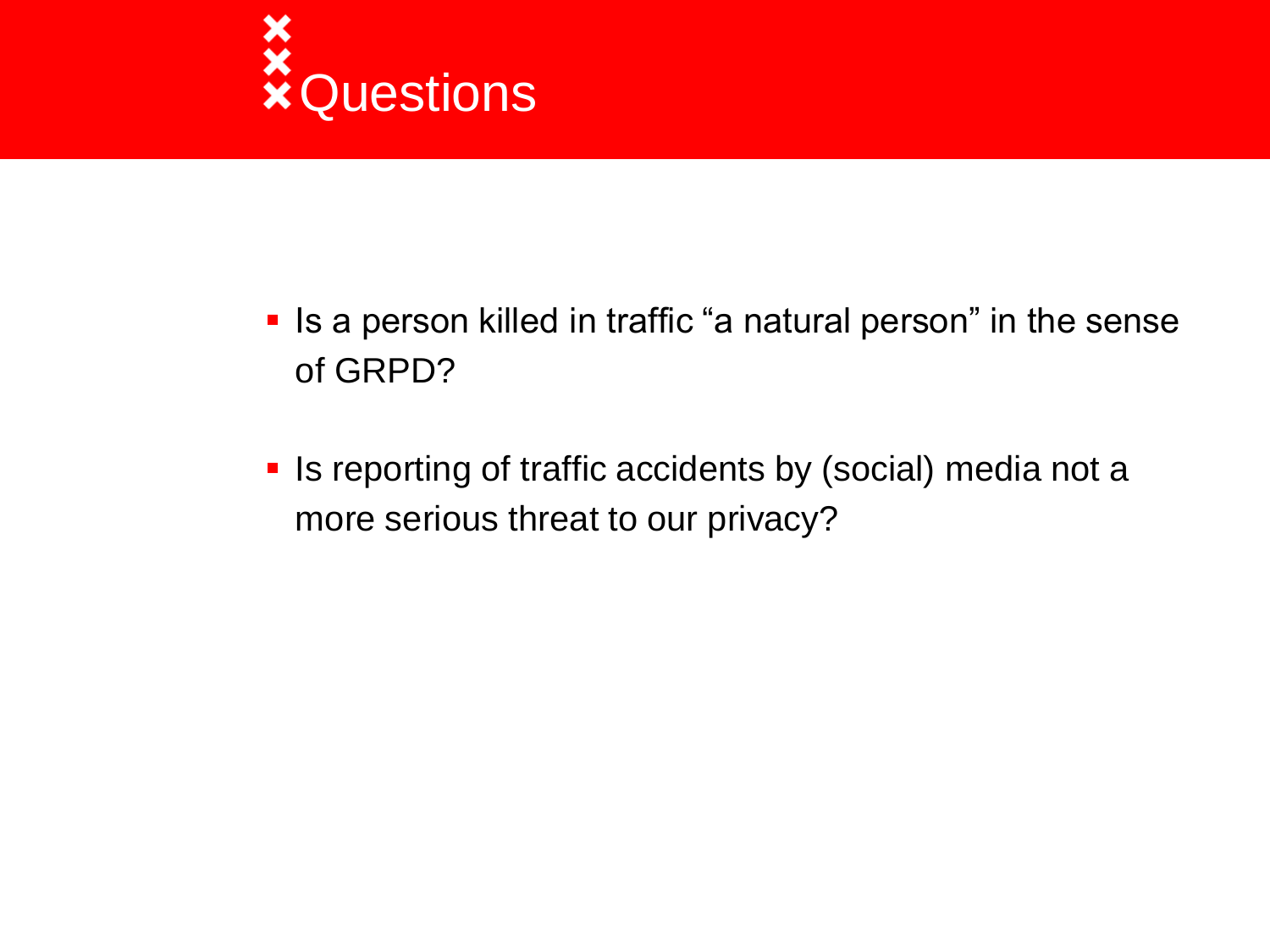### **\*** The registration process; 'processing' 16



• complete BRON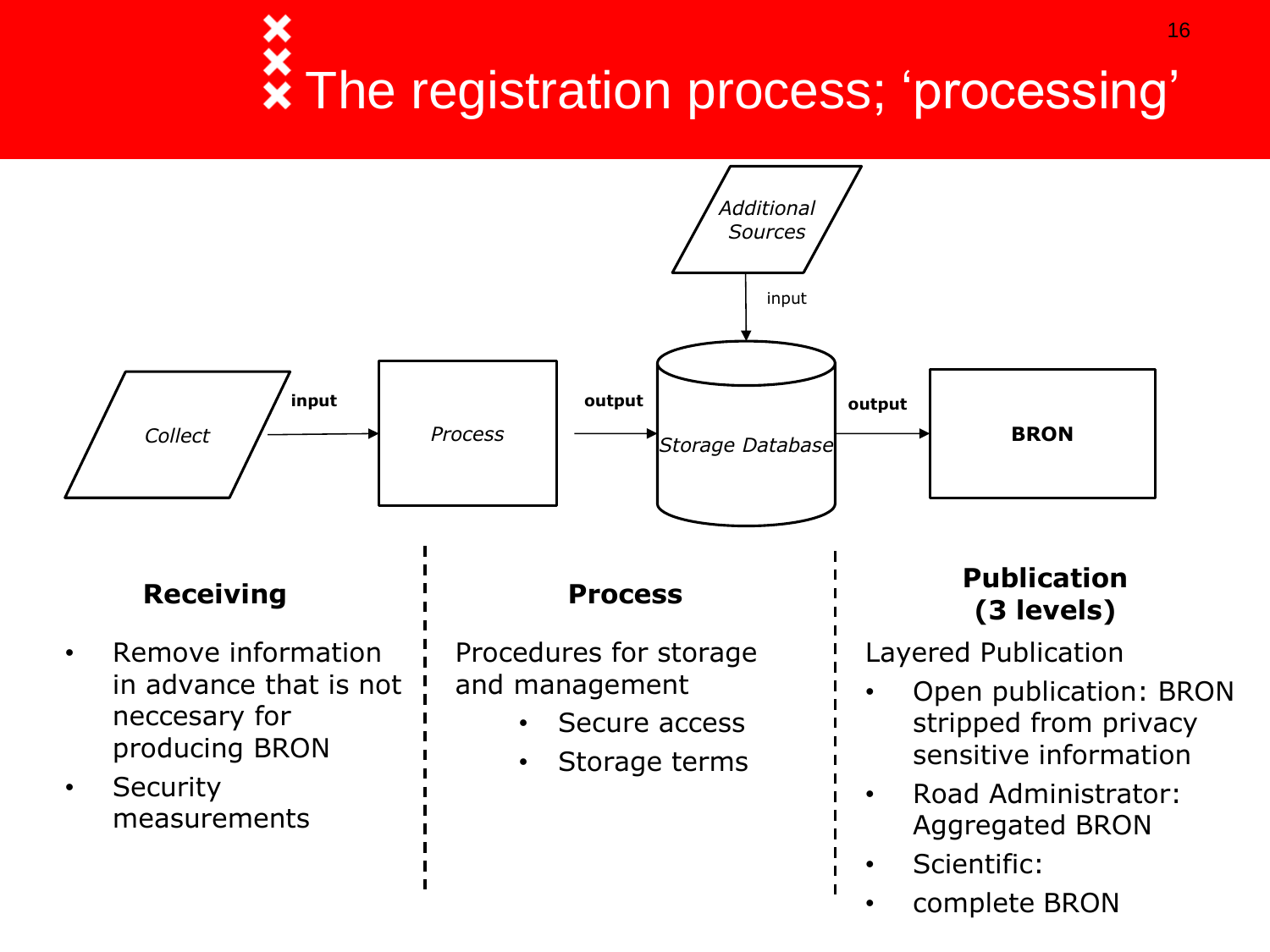## *<u>xLevels</u>* of publication

### Level 1: Open data

**OPEN DATA** 



*Intended for the general public, disclosing no details at all, but aggregated information only:*

No exact dates/times of accident but only the reported year on annual basis;

Of those involved only "mode of transport" but no "human-features" such as age or even age-groups;

Type of Accident only but no details on manoeuvres.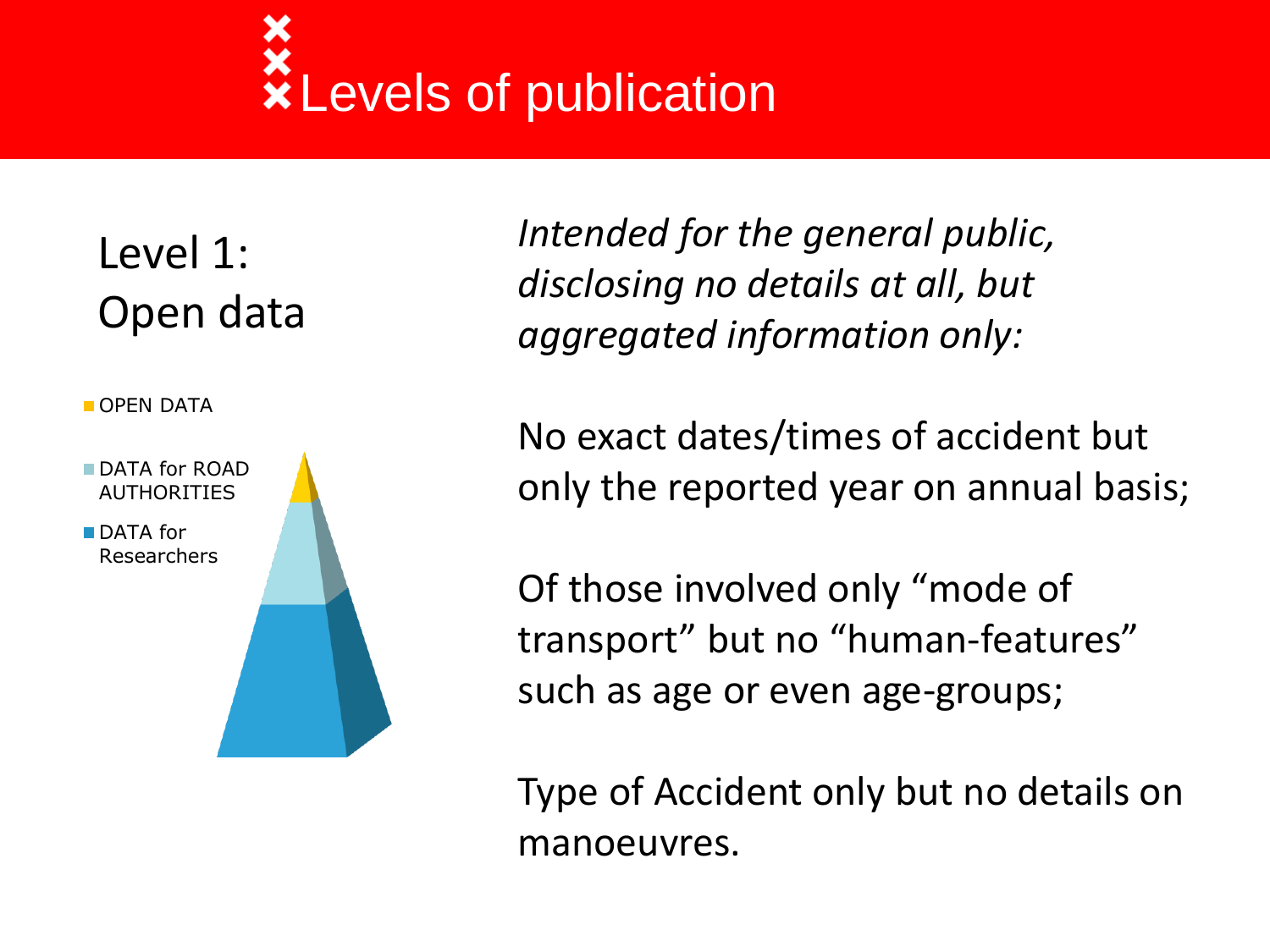# **XLevels of publication**

### Level 2: Road Authorities

**OPEN DATA** 



*Some level of detail in order to monitor policies and design measures. This version discloses per accident:* 

- *Location and road features;*
- *Date and time;*
- *Injury severity (K+SI)*
- *#casualties (K+SI)*
- *#partners or objects involved; Per party involved:*
- *Mode of transport / Object type (tree, wall, guiderail…)*
- *Age and gender of driver*
- *Accident type and manoeuvre;*
- *Some circumstances;*

*And per unit (municipality, province, etc) statistical aggregates:* 

- *#casualties by severity, gender and age-class;*
- *#accidents with alcohol abuse*